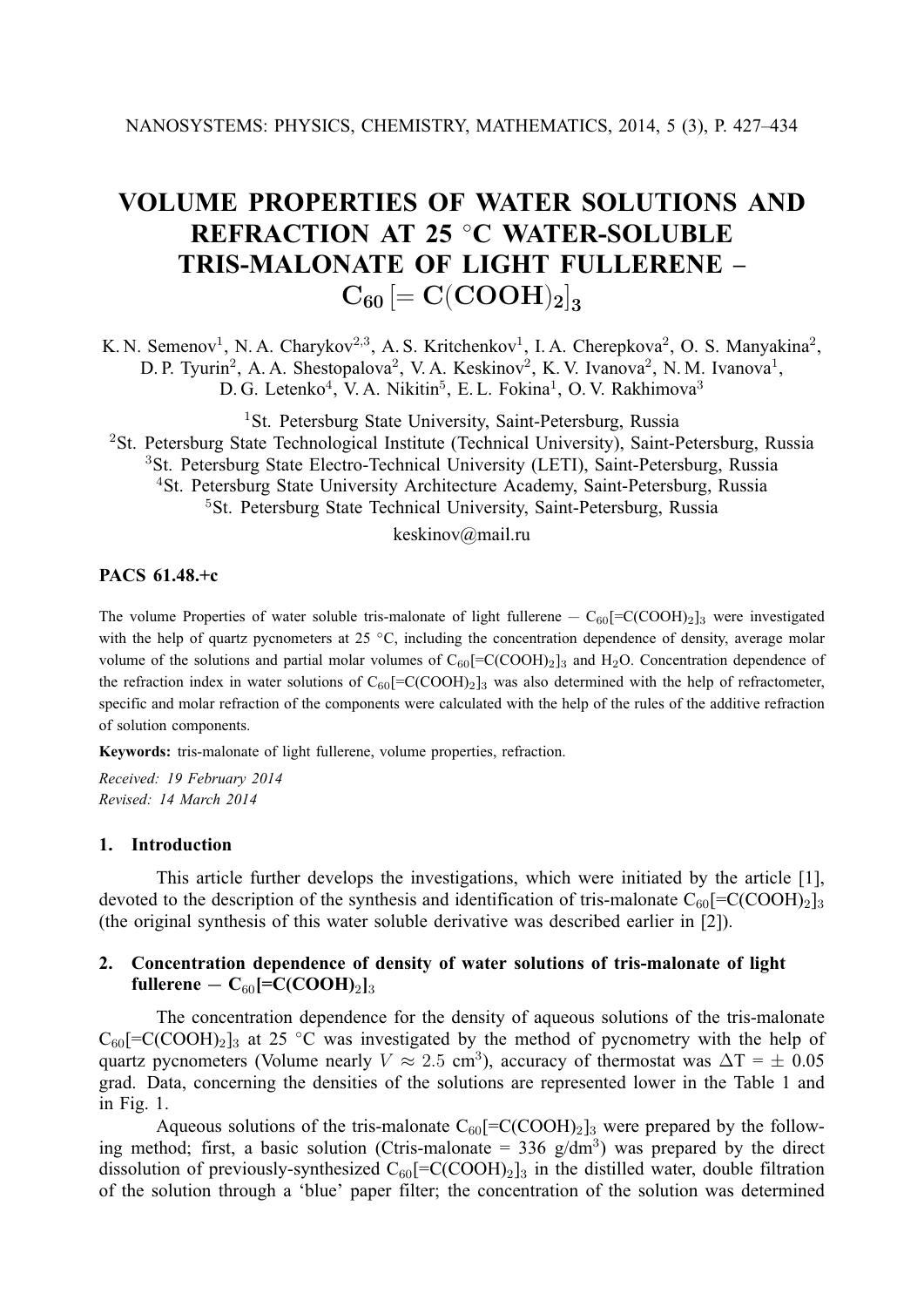

FIG. 1. Concentration dependence of density of water solutions of tris-malonate  $C_{60}$ [=  $C(COOH)_2$ ]<sub>3</sub> at 25 °C

TABLE 1. Concentration dependence of Volume Properties of water solutions of tris-malonate  $C_{60}$ [=  $C(COOH)_{2}]_{3}$ 

| $\overline{N}$<br>of solution | Concentration<br>$(g/dm^3)$ | Density<br>$\rho$<br>$(g/cm^3)$ | Average<br>molar volume<br>of solution $V$<br>(cm <sup>3</sup> /mole) | Partial<br>molar volume<br>of $H_2O$<br>$V_{H_2O}$<br>(cm <sup>3</sup> /mole) | Partial<br>molar volume<br>of tris-malonate<br>$V_{tris-malonate}$<br>(cm <sup>3</sup> /mole) |
|-------------------------------|-----------------------------|---------------------------------|-----------------------------------------------------------------------|-------------------------------------------------------------------------------|-----------------------------------------------------------------------------------------------|
|                               | 0                           | 0.994                           | 18.000                                                                | 18.00                                                                         | 1021.00                                                                                       |
| $\overline{2}$                | 10.5                        | 1.000                           | 18.187                                                                | 18.00                                                                         | 1021.00                                                                                       |
| 3                             | 21.0                        | 1.008                           | 18.382                                                                | 18.00                                                                         | 1021.00                                                                                       |
| 4                             | 42.0                        | 1.022                           | 18.792                                                                | 18.00                                                                         | 1021.00                                                                                       |
| 5                             | 84.0                        | 1.057                           | 19.720                                                                | 18.00                                                                         | 1021.00                                                                                       |
| 6                             | 168                         | 1.112                           | 22.045                                                                | 18.00                                                                         | 1021.00                                                                                       |
| 7                             | 224                         | 1.142                           | 24.041                                                                | 17.99                                                                         | 1020.99                                                                                       |
| 8                             | 336                         | 1.190                           | 29.643                                                                | 17.99                                                                         | 1020.99                                                                                       |

gravimetrically by soft drying in a vacuum dry box at 65 °C and residual pressure  $\approx 0.1$  mm Hg for 2 hours. More dilute solutions were prepared from the basic one by the direct dilution of the determined mass of the basic solution by water to the calculated volume at  $T = 25 \pm 0.05$  °C.

#### **3. Average and partial molar volumes**

Average molar volume of solution can be calculated as [3, 4]:

$$
\bar{V} = V/(nH_2O + n_{tris-malonate}),\tag{1}
$$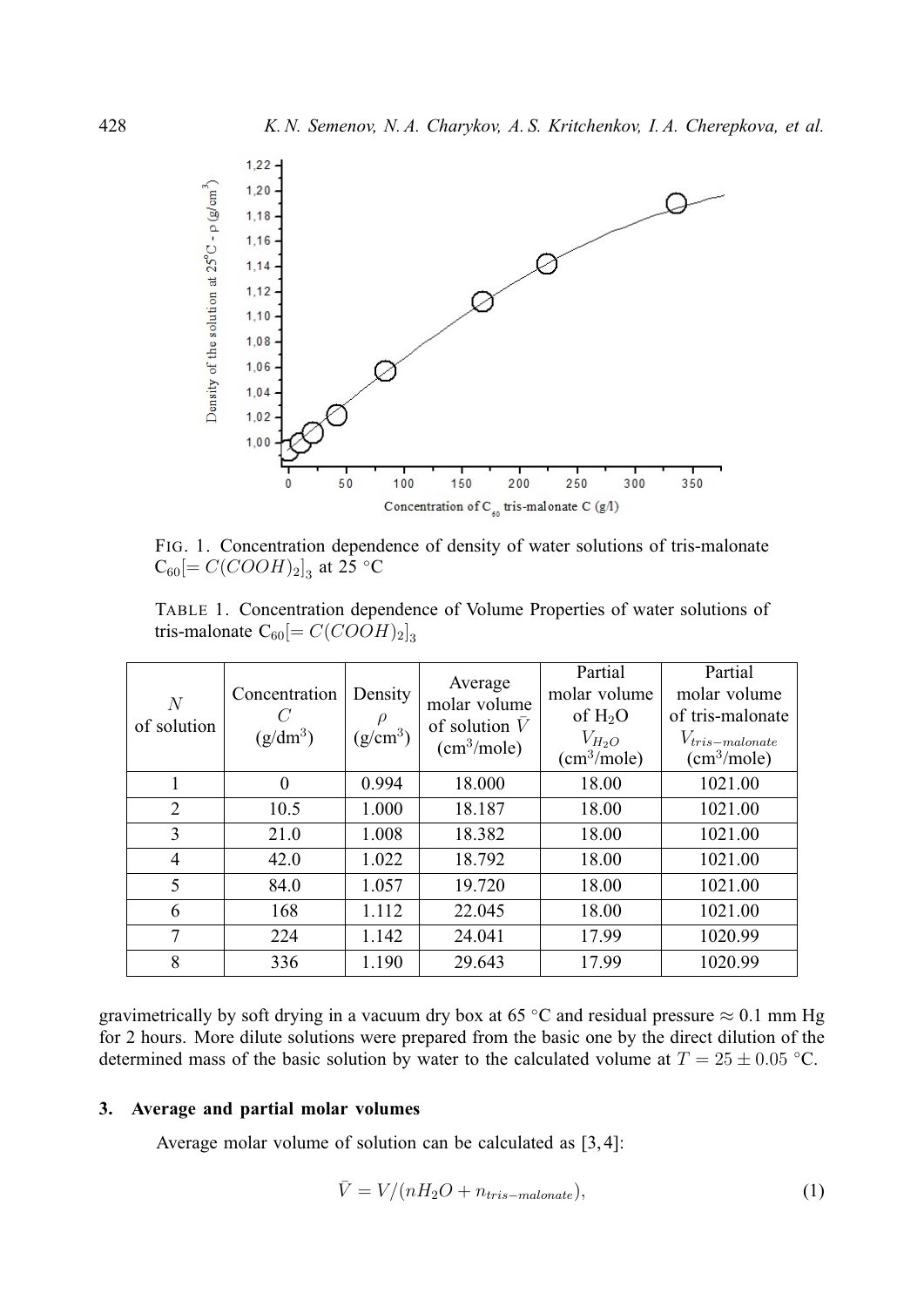

FIG. 2.2. Concentration dependence of the function  $(\partial \bar{V}/\partial x_j)_{T,F}$ 

where:  $V$  – volume of 1 dm<sup>3</sup> of the solution,  $n<sub>i</sub>$  – moles of *i*-th component in 1 dm<sup>3</sup> of the solution are also represented in the Table 1 and in Fig. 2.1.

Partial molar volume of the components of the solution:  $V_{H_2O}$  and  $V_{tris-malonate}$  according to the connection between average molar and partial molar functions [3, 4]:

$$
V_i = (\partial V/\partial n_i)_{T,P,n_j} = \bar{V} - x_j (\partial \bar{V}/\partial x_j)_{T,P},\tag{2}
$$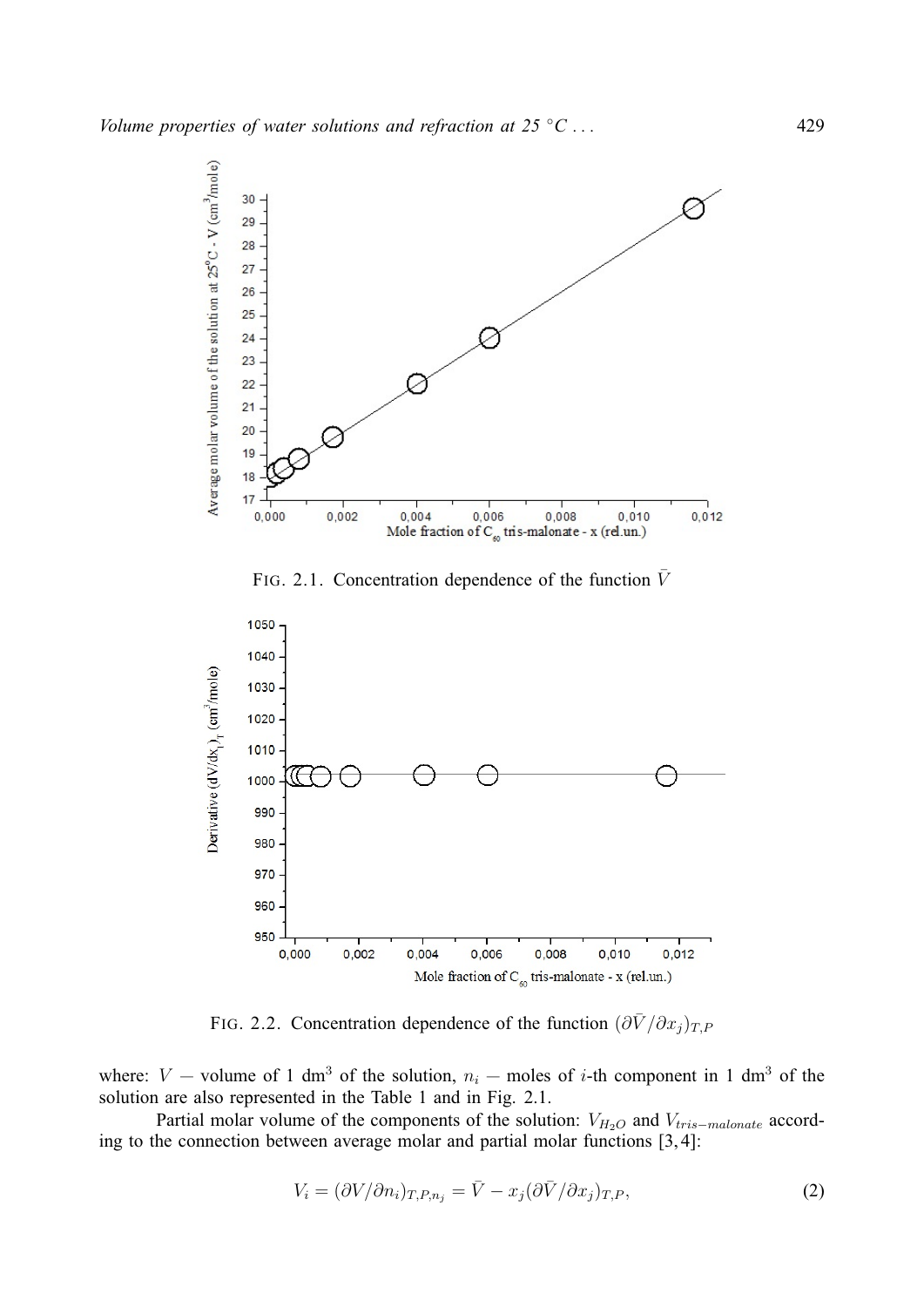where:  $x_i$  — mole fraction of *i*-th component in the solution are also represented in the Table 1 (concentration dependence of the function  $(\partial \bar{V}/\partial x_j)_{T,P}$  is represented in Fig. 2.2).

From the obtained volume data, one can see the following:

- 1. the dependence  $\bar{V}(x_{tris-malonate})$  is practically linear,
- 2. so, the derivative is insignificant  $(\partial \overline{V}/\partial x_{tris-malonate})_{T,P} \approx 0$ ,
- 3. so, partial molar volumes of both components are practically constant:  $V_{HOH} \approx 18.0$ ,  $V_{tris-malonate} \approx 1021$  cm<sup>3</sup>/mole, i.e. both components are built in the structure of the solution without any visible complicating interactions. We will try to explain the reasons for such anomalous behavior below.



FIG. 3.1. Refraction indexes of queous tris-malonate  $C_{60}$ [=  $C(COOH)_{2}]_3$  solutions at 25 ◦C

## **4. Refraction of the solution**

Concentration dependence of the refraction index  $(n_D)$  in aqueous solutions of  $C_{60}$ [=C(COOH)<sub>2</sub>]<sub>3</sub> was also determined with the help of a Mettler Toledo refractometer. Data is presented in Table 2 and Fig. 3.1. The specific refraction of aqueous solutions of  $C_{60}$ [=C(COOH)<sub>2</sub>]<sub>3</sub> was calculated according to the well-known formula:

$$
r = \left(\frac{n_D^2 - 1}{n_D^2 + 2}\right)(1/\rho),\tag{3}
$$

and is represented in Fig. 3.2.

According to the specific refraction additivity rule:

$$
r = r_{tris-malonate} \cdot w_{tris-malonate} + r_{HOH}(1 - w_{tris-malonate}), \tag{4}
$$

where  $r_i$ ,  $w_i$  – specific refraction of *i*-th component of the solution, we also calculated specific refraction of components — tris-malonate and  $H_2O$  (see Table 2 and Fig.3.3).

We also calculated molar refraction of  $C_{60}$ [=C(COOH)<sub>2</sub>]<sub>3</sub> aqueous solutions according to the formula: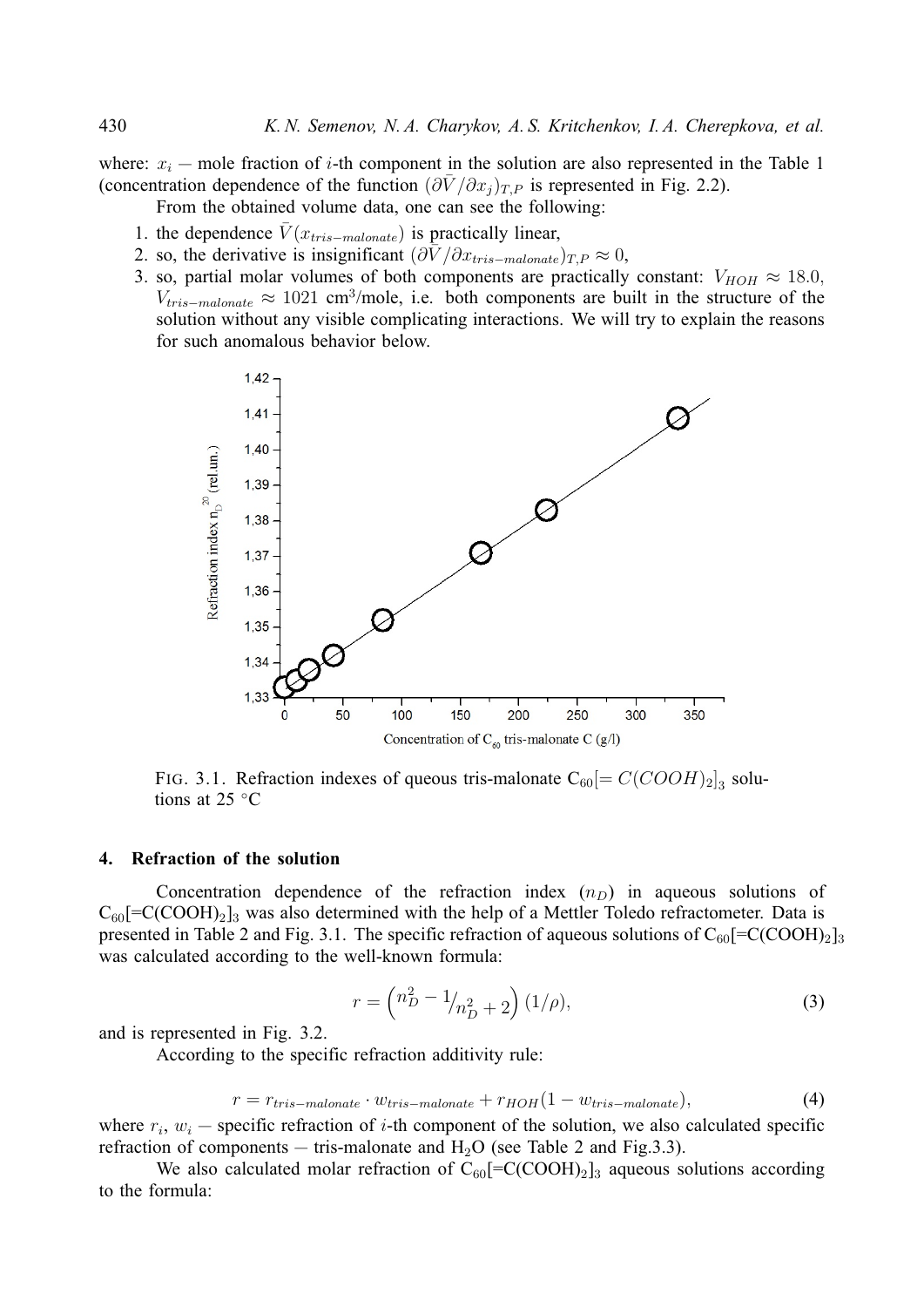

FIG. 3.2. Specific refraction of queous tris-malonate  $C_{60}$ [=  $C(COOH)_{2}]_3$  solutions at 25 ◦C



FIG. 3.3. Specific refraction of tris-malonate  $C_{60}$ [=  $C(COOH)_{2}]_3$  and water (for the comparison) in aqueous solutions at 25  $^{\circ}$ C

$$
R = \frac{n_D^2 - 1}{n_D^2 + 2} (\bar{M}/\rho),\tag{5}
$$

where  $\overline{M}$  — average molar mass of the components of the solution ( $\dot{M} = M_{tris-malonate}$ .  $x_{tris-malonate} + M_{\text{H}_2\text{O}}(1 - x_{tris-malonate})$ ,  $M_i$  — mass of tris-malonate C<sub>60</sub> (1026 a.un.) and H<sub>2</sub>O (18 a.u.),  $x_i$  — molar fraction of *i*-th component. Data are represented in the Fig. 4.1 and Table 2.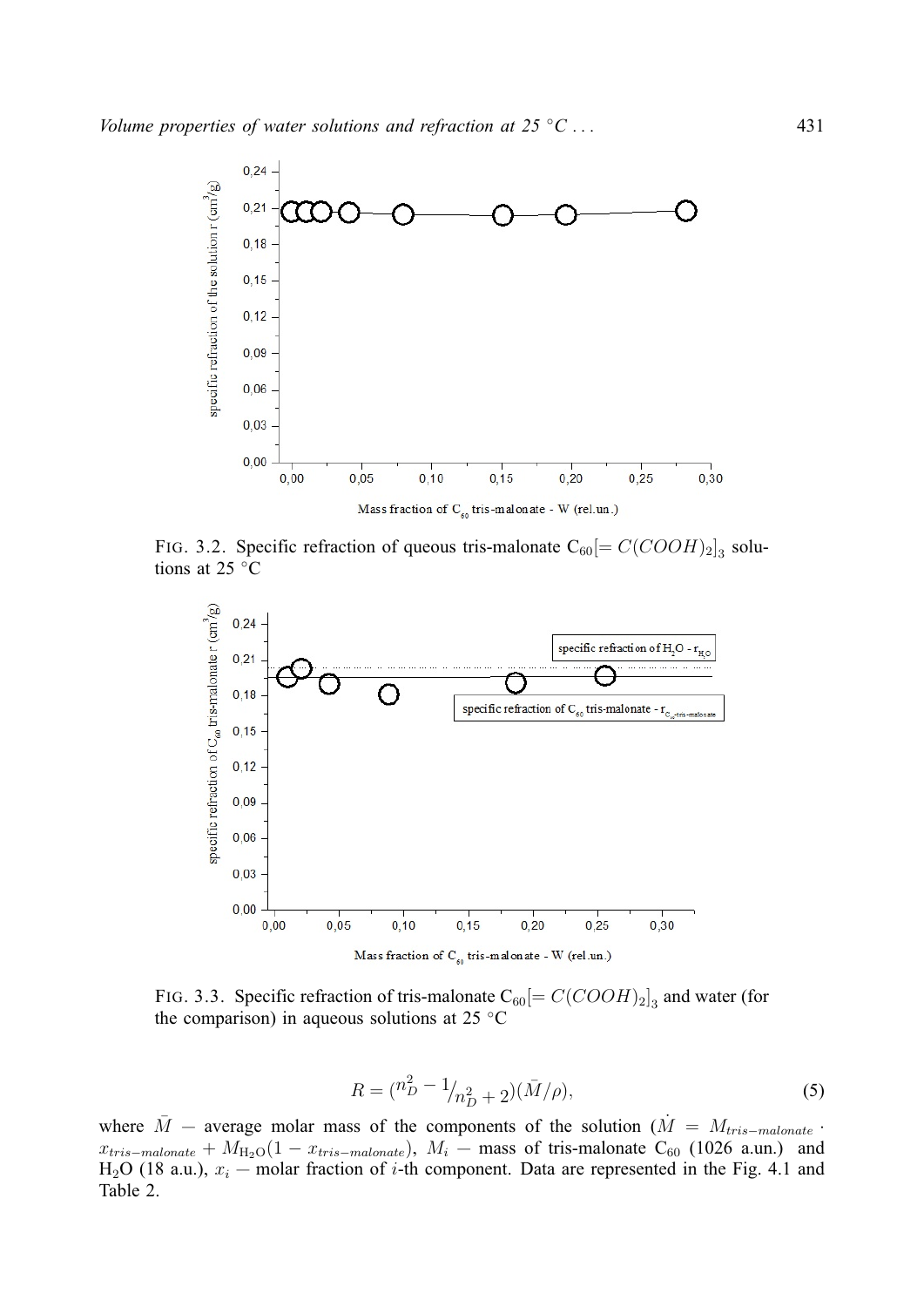TABLE 2. Concentration dependence of refraction indexes of aqueous trismalonate  $C_{60}$ [=  $C(COOH)_{2}]_{3}$  solutions and specific and molar refraction of the components at 25 ◦C

| N<br>of<br>solution         | Refraction index<br>$n_D^{20}$<br>(rel. un.) | Specific refraction<br>of the solution<br>$\rm(cm^3/g)$ | Specific refraction<br>of tris-malonate<br>$r_{tris-malonate}$<br>$\rm(cm^3/g)$ | Molar<br>refraction of<br>the solution<br>R.<br>(cm <sup>3</sup> /mole) | Molar<br>refraction of<br>tris-malonate<br>$R_{tris-malonate}$<br>(cm <sup>3</sup> /mole) |
|-----------------------------|----------------------------------------------|---------------------------------------------------------|---------------------------------------------------------------------------------|-------------------------------------------------------------------------|-------------------------------------------------------------------------------------------|
|                             | 1.333                                        | 0.2069                                                  |                                                                                 | 3.7260                                                                  |                                                                                           |
| $\mathcal{D}_{\mathcal{L}}$ | 1.335                                        | 0.2068                                                  | 0.1954                                                                          | 3.7625                                                                  | 200.50                                                                                    |
| 3                           | 1.338                                        | 0.2068                                                  | 0.2022                                                                          | 3.8004                                                                  | 207.59                                                                                    |
| 4                           | 1.342                                        | 0.2062                                                  | 0.1887                                                                          | 3.8803                                                                  | 194.47                                                                                    |
| 5                           | 1.352                                        | 0.2046                                                  | 0.1777                                                                          | 4.0611                                                                  | 185.52                                                                                    |
| 6                           | 1.371                                        | 0.2039                                                  | 0.1868                                                                          | 4.5141                                                                  | 195.61                                                                                    |
| 7                           | 1.383                                        | 0.2043                                                  | 0.1932                                                                          | 4.9027                                                                  | 201.57                                                                                    |
| 8                           | 1.409                                        | 0.2077                                                  | 0.2098                                                                          | 5.9939                                                                  | 214.42                                                                                    |



FIG. 4.1. Molar refraction of queous tris-malonate  $C_{60}$ [=  $C(COOH)_{2}]_3$  solutions at 25 °C

According to the obvious parity, connecting specific and molar  $(R<sub>i</sub>)$  refractions of the components:

$$
R_i = r_i \cdot M_i,\tag{6}
$$

we also calculated last ones (see Table 2 and Fig. 4.2).

From obtained refractione data one can see the following:

1. The dependence  $n_D(C)$  is nearly linear;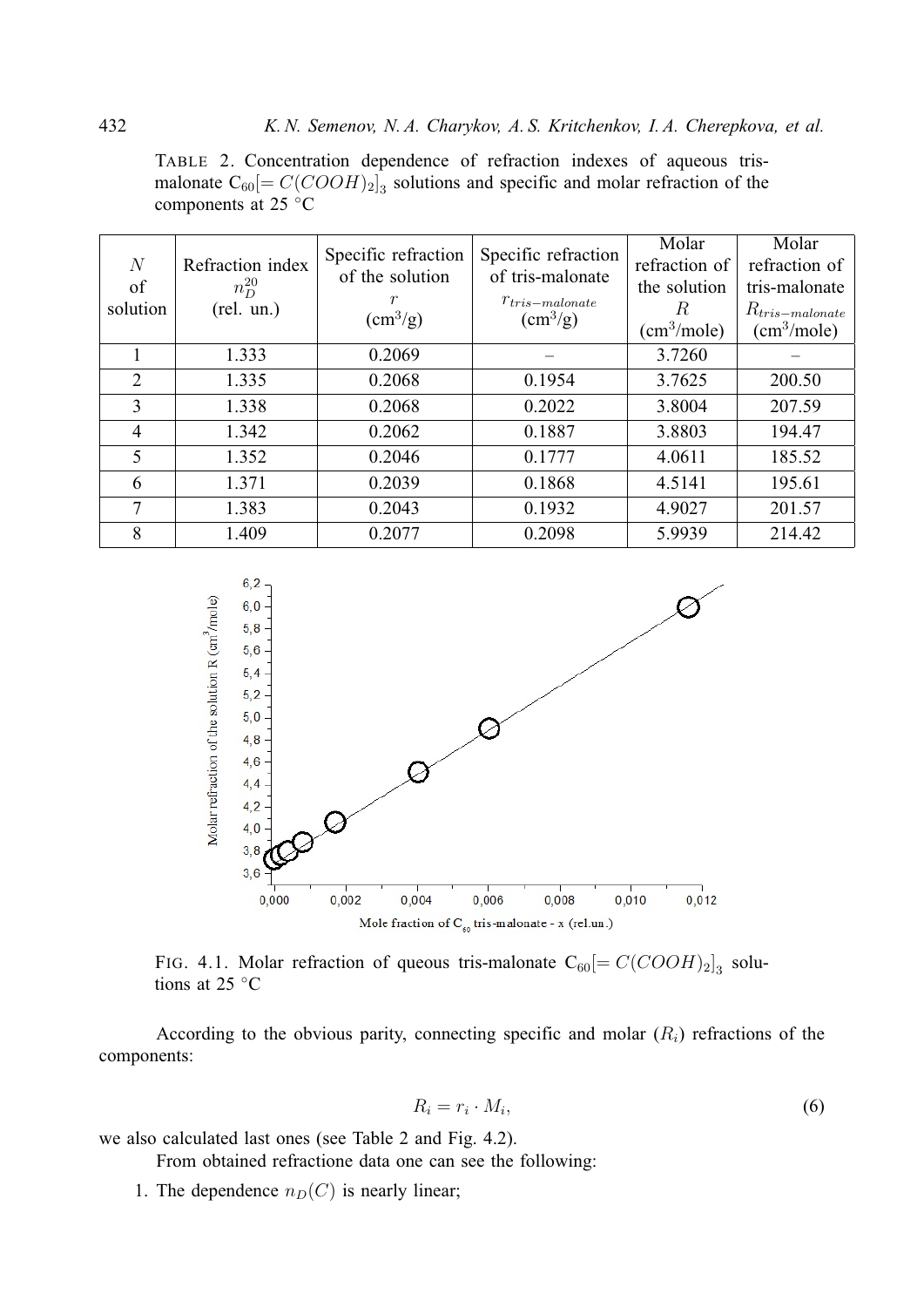

FIG. 4.2. Molar refraction of tris-malonate in aqueous solutions at 25  $\mathrm{^{\circ}C}$ 

- 2. Specific refraction of the solution practically is independent of the concentration ( $r \approx$  $0.205 \pm 0.002$  cm<sup>3</sup>/g);
- 3. Specific refractions for both components of the solution are also practically independent of the concentration and absolutely unexpectedly are very similar:

$$
r_{tris-malonate} \approx 0.195 \pm 0.1 \approx r_{H_2O} \approx 0.206 \pm 0.1 \quad \text{cm}^3/\text{g};\tag{7}
$$

- 4. The concentration dependence of molar refraction of water solutions of tris-malonate at 25 °C  $R(x_{tris-malonate})$  is also nearly linear;
- 5. Molar refraction of tris-malonate  $R_{tris-malonate}$  is practically independent of the concentration:

$$
R_{tris-malone} \approx 201 \pm 7 \quad \text{cm}^3/\text{mole};\tag{8}
$$

- 6. That in essence the casual fact for the specific refractions'similarity of both components (at a huge difference of the molecular dimensions) determines such simple concentration behavior for the refraction characteristics. Specific refraction is accepted to be associated with the volume of electronic orbits falling on the mass unit of the phase, and in the case of our solutions, the casual equality of these components'characteristics allows to them form the mixed solution in such a way that the intermolecular forces are compensatory.
- 7. We also check ourselves, by calculating molar refraction of tris-malonate  $C_{60}$  by the additivity rule  $(R^{add})$ :

$$
R^{\text{add}} \approx 69R_c + 6R_{\text{O}(-OH)} + 6R_{O(=C=O)} + 6R_H \approx 195.3 - 200.3 \text{ cm}^3/\text{mole},\tag{9}
$$

where:  $R_{i(j)}$  – atomic refraction of *i*-th atom in *j*-th functional group. Some discrepancy in the calculation connected with the choice of the different spectral lines: for the line  $H_{\alpha}[\lambda = 658.3(nm)]$  -  $R^{\text{add}} \approx 195.3 \text{ cm}^3/\text{mole}$ ; and for the line  $H_{\gamma}[\lambda = 436.1(nm)]$  - $R^{\text{add}} \approx 200.3 \text{ cm}^3/\text{mole}$  (data, according to Eizenlor).